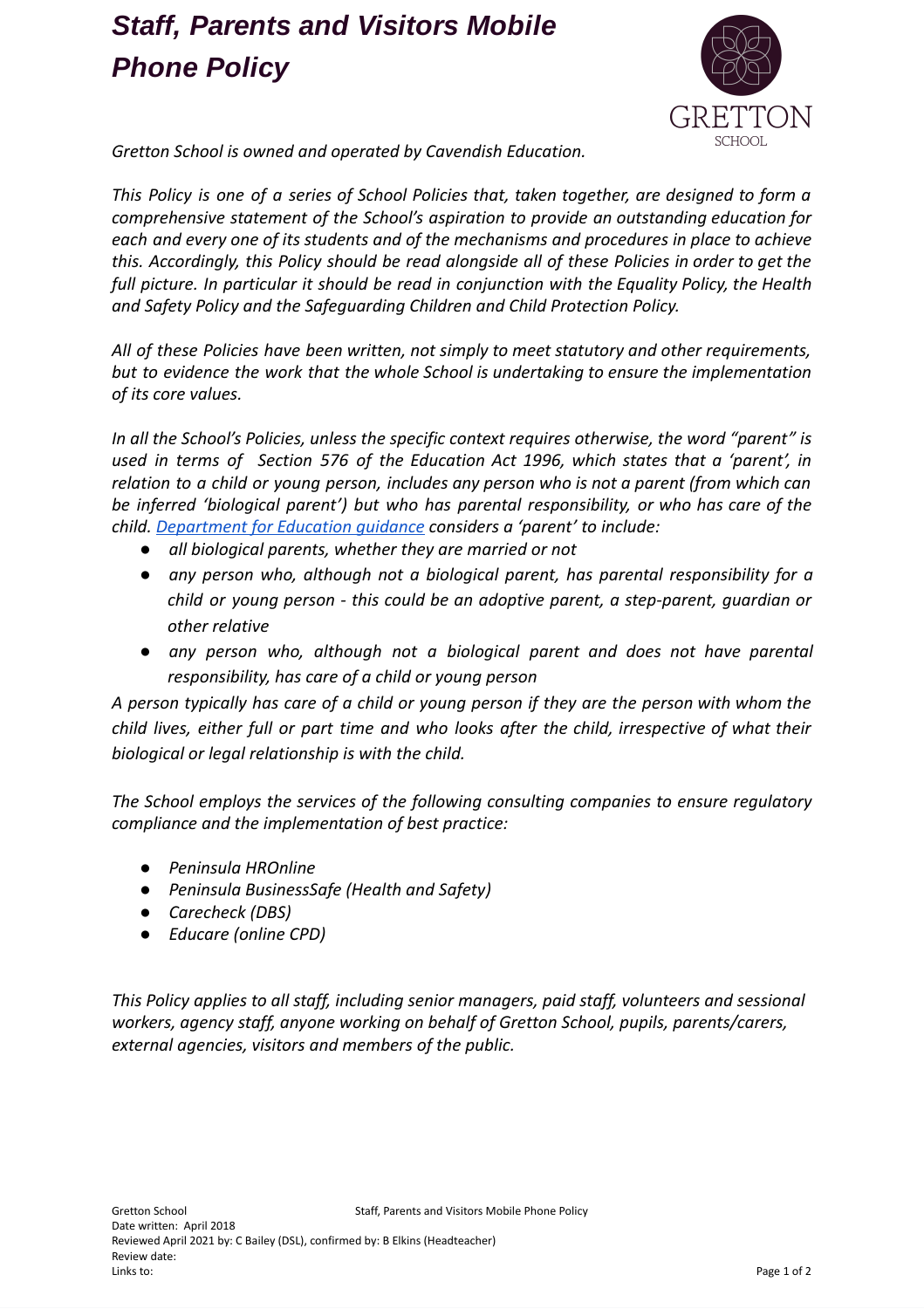# *Staff, Parents and Visitors Mobile Phone Policy*

#### **1 Introduction and Aims**

At Gretton School the welfare and well-being of our students is paramount. The aim of the Mobile Phone Policy is to allow users to benefit from modern communication technologies, whilst promoting safe and appropriate practice through establishing clear and robust acceptable mobile user guidelines.

This is achieved through balancing protection against potential misuse with the recognition that mobile phones are effective communication tools. It is recognised that it is the enhanced functions of many mobile phones that cause the most concern, offering distractions and disruption to the school day, and which are most susceptible to misuse - including the taking and distribution of indecent images, exploitation and bullying. However, as it is difficult to detect specific usage, this policy refers to ALL mobile communication devices.

This policy applies to all individuals who have access to personal mobile phones on school site. This includes staff, volunteers, committee members, children, young people, parents, carers, visitors and contractors. This list is not exhaustive. This policy should also be read in relation to the following documentation: Safeguarding Children Policy Anti-Bullying Policy, Guidance on the Use of Photographic Images and Videos of Children in Schools Code of conduct. A code of conduct is promoted with the aim of creating a cooperative workforce, where staff work as a team, have high values and respect each other; thus creating a strong morale and sense of commitment leading to increased productivity. Our aim is therefore that all practitioners:

- Have a clear understanding of what constitutes misuse.
- Know how to minimise risk.
- Avoid putting themselves into compromising situations which could be misinterpreted and lead to possible allegations.
- Understand the need for professional boundaries and clear guidance.

Staff should have their phones on silent or switched off and out of sight (e.g. in a drawer, handbag or pocket) during class time. Mobile phones should not be used in a space where children are present (eg. classroom, playground). Use of phones (inc. receiving/sending texts and emails) should be limited to non-contact time when no children are present e.g. in office areas, staff room, empty classroom. It is also paramount that staff security-protect access to functions of their phone. Should there be exceptional circumstances (e.g. acutely sick relative), then staff should make the Headteacher or member of the SLT aware of this and can have their phone in case of having to receive an emergency call. Staff or visitors are not at any time permitted to use recording equipment on their mobile phones, for example: to take recordings of children, or sharing images. Legitimate recordings and photographs should be